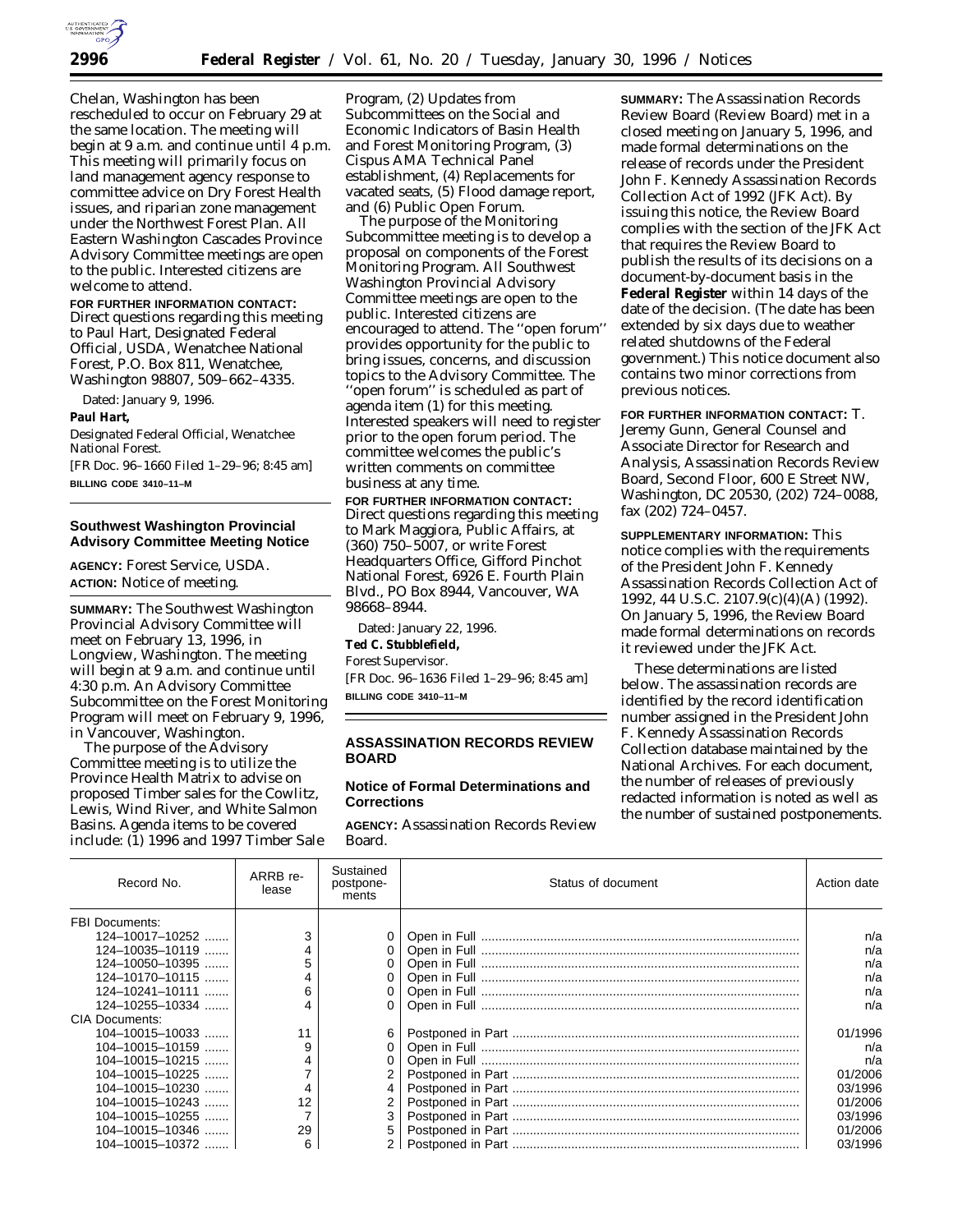| Record No.             | ARRB re-<br>lease | Sustained<br>postpone-<br>ments | Status of document | Action date |
|------------------------|-------------------|---------------------------------|--------------------|-------------|
| 104-10015-10386        | 8                 | 1                               |                    | 03/1996     |
| 104-10015-10400        | 3                 | 2                               |                    | 01/2006     |
| 104-10015-10420        | 9                 | 1                               |                    | 01/2006     |
| 104-10015-10425        | 5                 | 0                               |                    |             |
|                        | $\overline{2}$    |                                 |                    | n/a         |
| $104 - 10015 - 10444$  |                   | 2                               |                    | 03/1996     |
| $104 - 10016 - 10011$  | 23                | 15                              |                    | 03/1996     |
| 104-10016-10012        | 5                 | 2                               |                    | 01/1996     |
| 104-10016-10025        | $\overline{7}$    | 2                               |                    | 03/1996     |
| $104 - 10016 - 10026$  | 16                | 1                               |                    | 03/1996     |
| 104-10017-10022        | 4                 | 0                               |                    | n/a         |
| $104 - 10017 - 10033$  | 8                 | 0                               |                    | n/a         |
| 104-10017-10036        | 4                 | 3                               |                    | 01/2006     |
| 104-10017-10040        | 5                 | 4                               |                    | 03/1996     |
| 104-10017-10049        | $\overline{7}$    | 3                               |                    | 03/1996     |
| 104-10017-10057        | 7                 | 0                               |                    | n/a         |
| 104-10017-10058        | 17                | 2                               |                    | 01/2006     |
| 104-10017-10073        | 6                 | 2                               |                    | 01/2006     |
| 104-10018-10001        | 1                 | 2                               |                    | 03/1996     |
| 104-10018-10007        | 9                 | 2                               |                    | 01/2006     |
| 104-10018-10042        | 9                 | 4                               |                    | 01/2006     |
| 104-10018-10076        | 7                 | 4                               |                    | 01/2006     |
| 104-10018-10080        | 9                 | 5                               |                    | 01/2006     |
| $104 - 10018 - 10088$  | 8                 | 0                               |                    | n/a         |
| 104-10018-10089        | 8                 | 2                               |                    | 03/1996     |
| 104-10018-10091        | 6                 | 2                               |                    | 03/1996     |
| <b>HSCA Documents:</b> |                   |                                 |                    |             |
| 180-10070-10273        | 0                 | 2                               |                    | 01/2006     |
| 180-10070-10276        | 0                 | 2                               |                    | 01/2006     |
| 180-10071-10164        | 2                 | 0                               |                    |             |
|                        | $\Omega$          |                                 |                    | n/a         |
| 180-10075-10118        |                   | 2                               |                    | 01/2006     |
| 180-10076-10049        | 76                | 0                               |                    | n/a         |
| 180-10080-10131        | 1                 | 2                               |                    | 2017        |
| 180-10080-10276        | 4                 | 1                               |                    | 01/2006     |
| 180-10082-10451        | 0                 | 2                               |                    | 01/2006     |
| 180-10085-10498        | 0                 | 2                               |                    | 01/2006     |
| 180-10086-10342        | 6                 | 5                               |                    | 01/2006     |
| 180-10087-10190        | 0                 | 2                               |                    | 01/2006     |
| 180-10090-10122        | 1                 | 0                               |                    | n/a         |
| 180-10090-10128        | 1                 | 0                               |                    | n/a         |
| 180-10090-10134        | 1                 | 0                               |                    | n/a         |
| 180-10093-10026        | 2                 | 0                               |                    | n/a         |
| 180-10094-10459        | 0                 | 1                               |                    | 2017        |
| 180-10096-10460        | 1                 | 0                               |                    | n/a         |
| 180-10104-10324        | 1                 | 0                               |                    | n/a         |
| 180-10106-10100        | 1                 | 3                               |                    | 01/2006     |
| 180-10108-10349        |                   | 0                               |                    | n/a         |
| 180-10108-10350        | 2                 | 0                               |                    | n/a         |
| 180-10118-10129        | 1                 | 0                               |                    | n/a         |
| 180-10140-10022        | 0                 | 186                             |                    | 2017        |
| <b>NARA Documents:</b> |                   |                                 |                    |             |
| 179-40001-10073        | 2                 | 0                               |                    | n/a         |
| 179-40001-10432        | 1                 |                                 |                    | n/a         |
| 179-40002-10050        | 2                 |                                 |                    | n/a         |
| 179-40002-10171        | 1                 | 0                               |                    | n/a         |
| 179-40002-10314        | 1                 | 0                               |                    | n/a         |
|                        |                   |                                 |                    |             |

### **Corrections**

On December 12 and 13, 1996, the Review Board made formal determinations that were published in the Tuesday, January 2, 1996, **Federal Register** (FR Doc. 95–31560, 61 FR 48), reflecting those determinations. For that notice make the following corrections:

On page 51, in the second, third, and fourth columns of the HSCA documents table, make the following corrections:

| Record No.      | Previously<br>published          | Corrected<br>information                |  |  |  |  |
|-----------------|----------------------------------|-----------------------------------------|--|--|--|--|
| 180-10087-10362 | 3,0, Open<br>in Full,<br>$n/a$ . | 2.1 Post-<br>poned in<br>Part,<br>2017. |  |  |  |  |

In its implementation of the JFK Act, the Federal Bureau of Investigation (FBI) inadvertently assigned two record identification numbers—124–10087– 10334 and 124–10027–10011—to the

same assassination record. The Review Board's final determinations regarding this assassination record were published in the Monday, December 4, 1995, **Federal Register** (see FR Doc. 95–29839, 60 FR 62066) under record identification number 124–10087– 10334. The FBI subsequently notified the Review Board of the prior inadvertent assignment of two record identification numbers to that assassination record, and of the FBI's